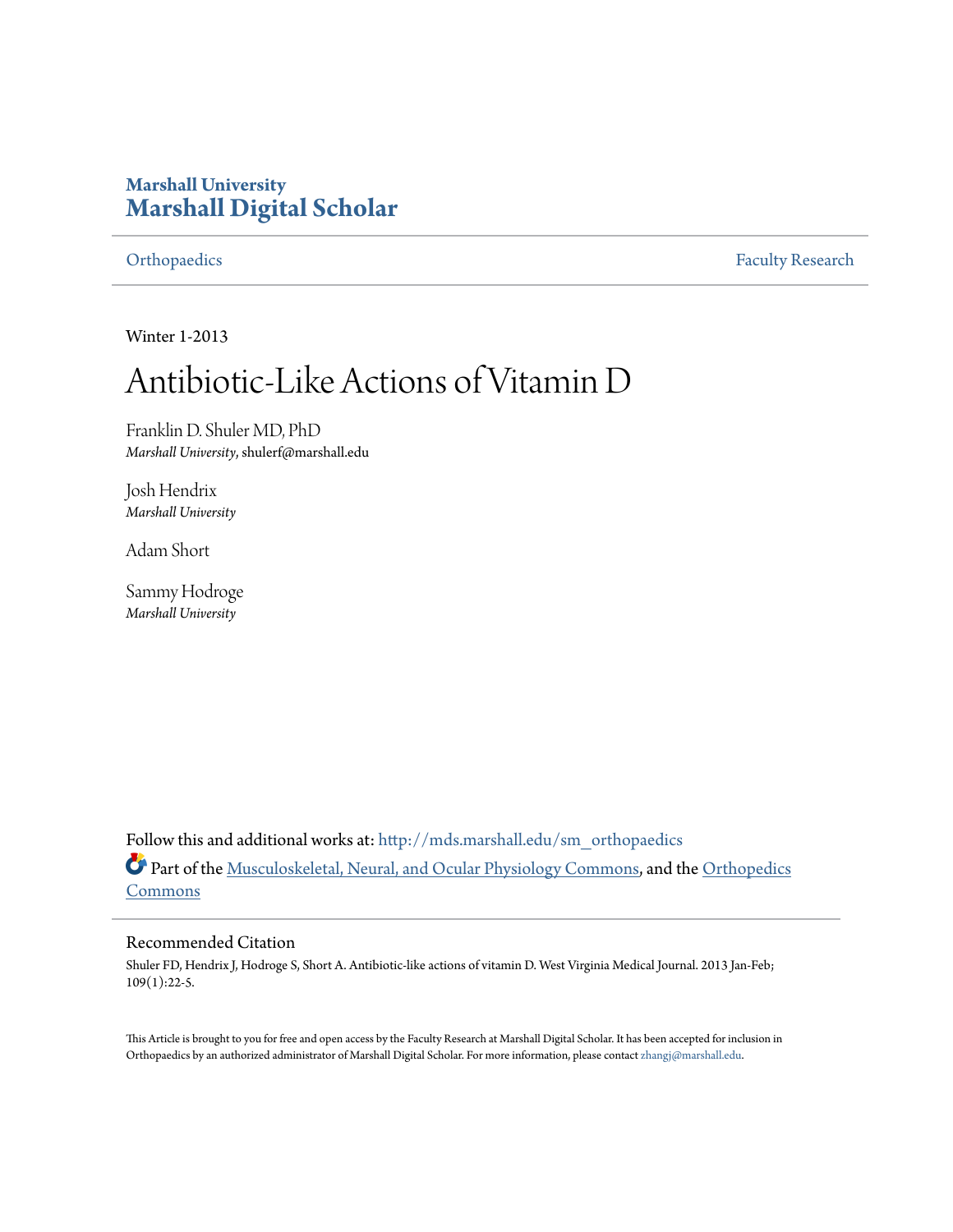# Antibiotic-Like Actions of Vitamin D

#### **Franklin D. Shuler MD, PhD**

*Director, Orthopaedic Research, Associate Professor of Orthopaedic Trauma, Associate Program Director, Orthopaedics, Medical Director, Geriatric Fracture Program, Joan C. Edwards School of Medicine, Marshall University, Huntington*

**Josh Hendrix, MSII** *JCESOM, Marshall University*

**Sammy Hodroge, MSII** *JCESOM, Marshall University*

**Adam Short, MSIV** *JCESOM, Marshall University*

### **Abstract**

Vitamin D is a secosteroid hormone that has expanding importance for a healthy lifestyle and disease prevention. A multitude of studies have highlighted that vitamin D acts not only in bone and calcium homeostasis but is critically important for human immunity. The discovery that the storage form of vitamin D (25-hydroxyvitamin D3) can be locally converted to the active form (1,25-hydroxyvitamin D3) in immune cells, epithelial cells and numerous other non-renal tissues highlights the importance of maintaining sufficient stores. When responding to a specific external stimulus, like bacterial invasion, intracrine synthesis of active vitamin D has the ability to regulate gene expression providing a specific response and directing cellular actions. These responses include the generation of antimicrobial peptides with production of these peptides dependent on vitamin D status. Vitamin D deficiency is associated with an increased rate of infection. This paper highlights the antibiotic like actions of vitamin D and importance of vitamin D sufficiency.

### **Introduction**

Vitamin D can be obtained through diet in the form of D2 (ergocalciferol, plant form) or D3 (cholecalciferol, animal form) with D3 more efficiently converted to the storage form 25-hydroxyvitamin D3 or 25(OH)D. Unfortunately, diet provides very little of this necessary nutrient with approximately 80-90% of vitamin D3 made endogenously

in the epidermis after exposure to the UVB rays in sunlight.<sup>1</sup> Due to West Virginia's location, from mid-October to mid-March negligible vitamin D is produced through cutaneous synthesis due to the decrease in atmosphere penetration of UVB rays. Whether cutaneously produced or injected, vitamin D3 is bound to Vitamin D Binding Protein (VDBP) and circulated throughout the body.2 Once vitamin D3 reaches the liver, hydroxylation by CYP27A1 occurs to form 25(OH)D which is the major circulating form and best indicator of vitamin D status. Sufficiency is defined as > 30ng/ ml.<sup>1,2,4</sup> A second enzyme, CYP27B1, is found in over 30 cell types and acts to further metabolize 25(OH) Dto form the locally produced intracrine  $1,25(OH)_2D_3$  which is the active form of vitamin  $D^{1,3,4}$ Unlike the intracrine mechanism, the endocrine mechanism of vitamin D activation is in the proximal convoluted tubules of the kidneys where CYP27B1 is directly regulated by calcium and indirectly by PTH, linking vitamin D to a role in calcium homeostasis. Since its discovery, local production of active vitamin D has been shown to be important for optimal cellular functioning.

# **Vitamin D, Immunity and Toll-like Receptors**

Active vitamin D has been shown to play a direct role in regulating transcription of approximately 3% of the human genome in over 30 different tissue types through vitamin D response elements (VDRE) on genes.<sup>2,5</sup> Among its effects, vitamin D3 has been found to be an immune regulator with the ability to stimulate antimicrobial defense in epithelial barriers.<sup>6</sup> Of note,

antimicrobial actions of sunlight and vitamin D are not new concepts. In 1903, Dr. Niels Ryberg Finsen won the Nobel Prize for his work on the use of concentrated photo irradiation to cure lupus vulgaris, a cutaneous form of tuberculosis.7

Vitamin D's role in innate immunity begins with toll-like receptors (TLRs). Found on many white blood cells, the ability of these receptors to recognize certain pathogen associated molecular patterns (PAMPs) such as lipopolysaccharides and flagella allows the body to respond to pathogens regardless of prior exposure. In the case of invading organisms such as *M. tuberculosis,*  the TLR1 and TLR2 receptors on macrophages and monocytes recognize the bacterium and form a heterodimer. In addition to stimulating phagocytosis, the heterodimer induces the expression of CYP27B1 and vitamin D receptor (VDR). The resulting increase in local  $1,25(OH)$ <sub>2</sub> $D_3$  and VDR expression creates an intracrine system that increases the oxidative burst potential of monocytes, recruits other immune cells to fight infection, and induces formation of natural antimicrobial peptides – most notably cathelicidins and human defensins.<sup>8</sup>

# **Vitamin D and Antimicrobial Peptide Production**

 Protection against assault from microbial pathogens involves a complex series of skin, mucosal surface and immune cell interactions that produce antimicrobial peptides and proteins in response to specific stimuli (see **Figure 1**, PAMP). In macrophages and monocytes, antimicrobial peptide production by the vitamin D intracrine system is best demonstrated by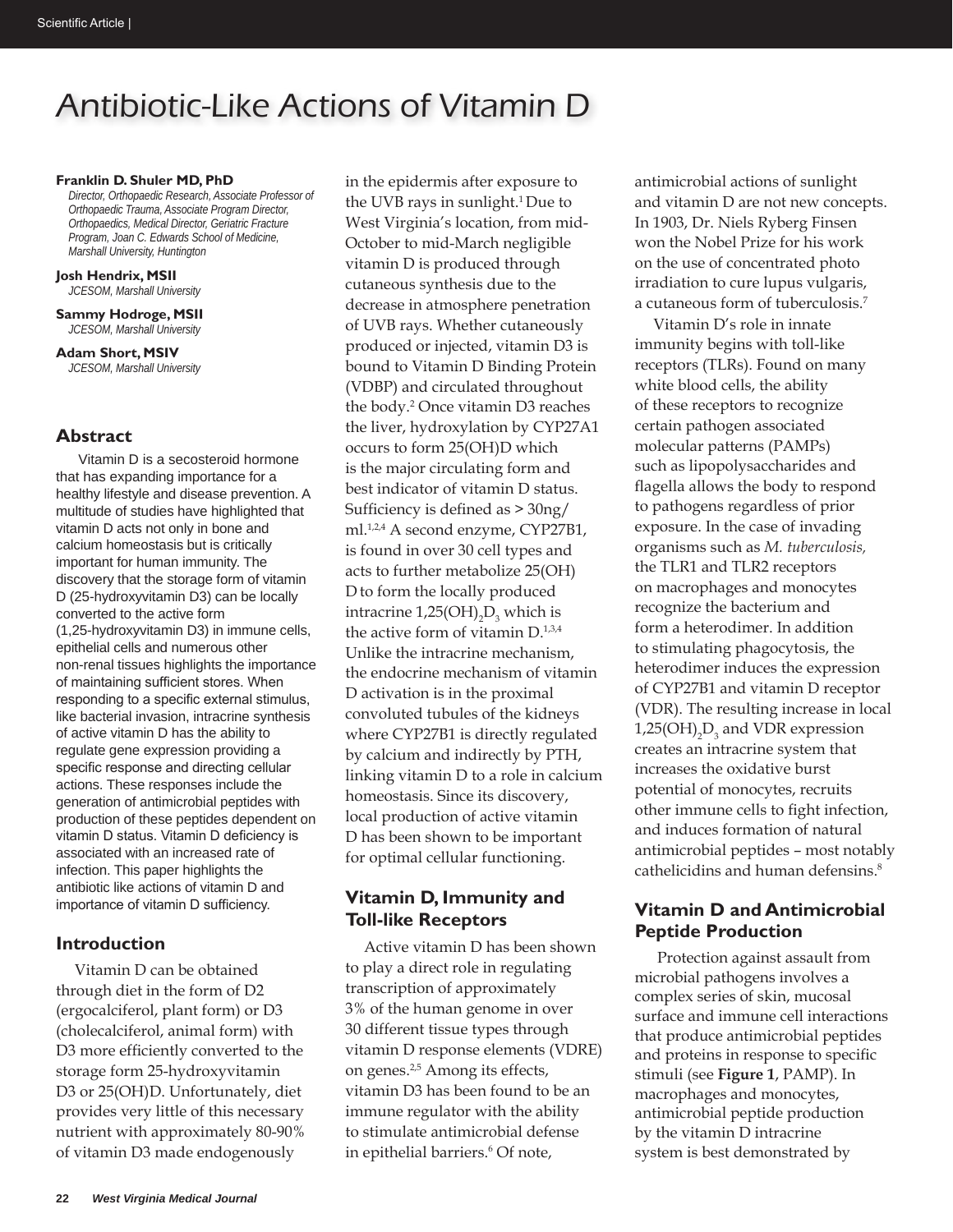

![](_page_2_Figure_2.jpeg)

Figure 2: Antimicrobial peptide production and innate immunity. Humans express a single cathelicidin precursor which is enzymatically cleaved to produce multiple biologically active peptides. LL-37, an active cationic antimicrobial peptide of 37 amino acids (aa), is able to disrupt bacterial membranes. LL-37 is just one of a growing number of microbicidal peptides including defensins, histatins, granulysin and lactoferricin. These agents have broad spectrum activit against gram-positive bacteria, gram-negative bacteria, mycobacteria, fungi and viruses.9

the production of hCAP18, a cathelicidin antimicrobial peptide (CAMP) precusor that is cleaved to release LL37 (**Figure 2**).

LL37 has many protective mechanisms. A largely cationic peptide, it can act as an antibiotic by disrupting the membranes of microbes through its interaction with their negatively charged capsular polysaccharides.10 It also protects against symptoms of infection by

neutralizing the fever-producing endotoxin of gram negative bacteria.<sup>8</sup> By stimulating chemokine and cytokine production, LL37 can recruit other cells to participate in immune responses.10 Intracellularly, CAMP is able to stimulate autophagy which allows macrophages and monocytes to destroy intracellular organelles, proteins, or phagocytosed bacteria.11 This is particularly important when one considers *M. tuberculosis* persists in macrophages by preventing autophagy.<sup>7</sup>

In addition to CAMP, 6 α-defensins and 4 β-defensins with anti-microbial properties are also induced by the 1,25(OH)D intracrine system.<sup>8</sup> These peptides can act synergistically with cathelicidin to disrupt microbial membranes and stimulate autophagy.<sup>11</sup>

## **Vitamin D, Immunity and Epithelial Barriers**

Similar to macrophages and monocytes, vitamin D is closely tied to the immunological function of epithelial barriers such as the respiratory epithelium, skin, and placenta.10 In addition to strengthening the connections between the epithelial cells, vitamin D can stimulate the formation of antimicrobial peptides similar to those seen in macrophages and monocytes.8 In the lungs, normal human bronchial epithelial cells can be induced by 1,25(OH)D to produce CAMP. This is especially significant when considering populations who frequently experience respiratory infections. Cystic fibrosis patients, for example, may benefit from vitamin D-induced CAMP production to help combat infection by *Pseudomonas aeruginosa*. 10

Epithelial keratinocytes of damaged skin are also strong producers of CAMP. Factors released from injured cells promote the formation of CYP27B1, leading to a local increase in 1,25(OH)D. This rise in active vitamin D levels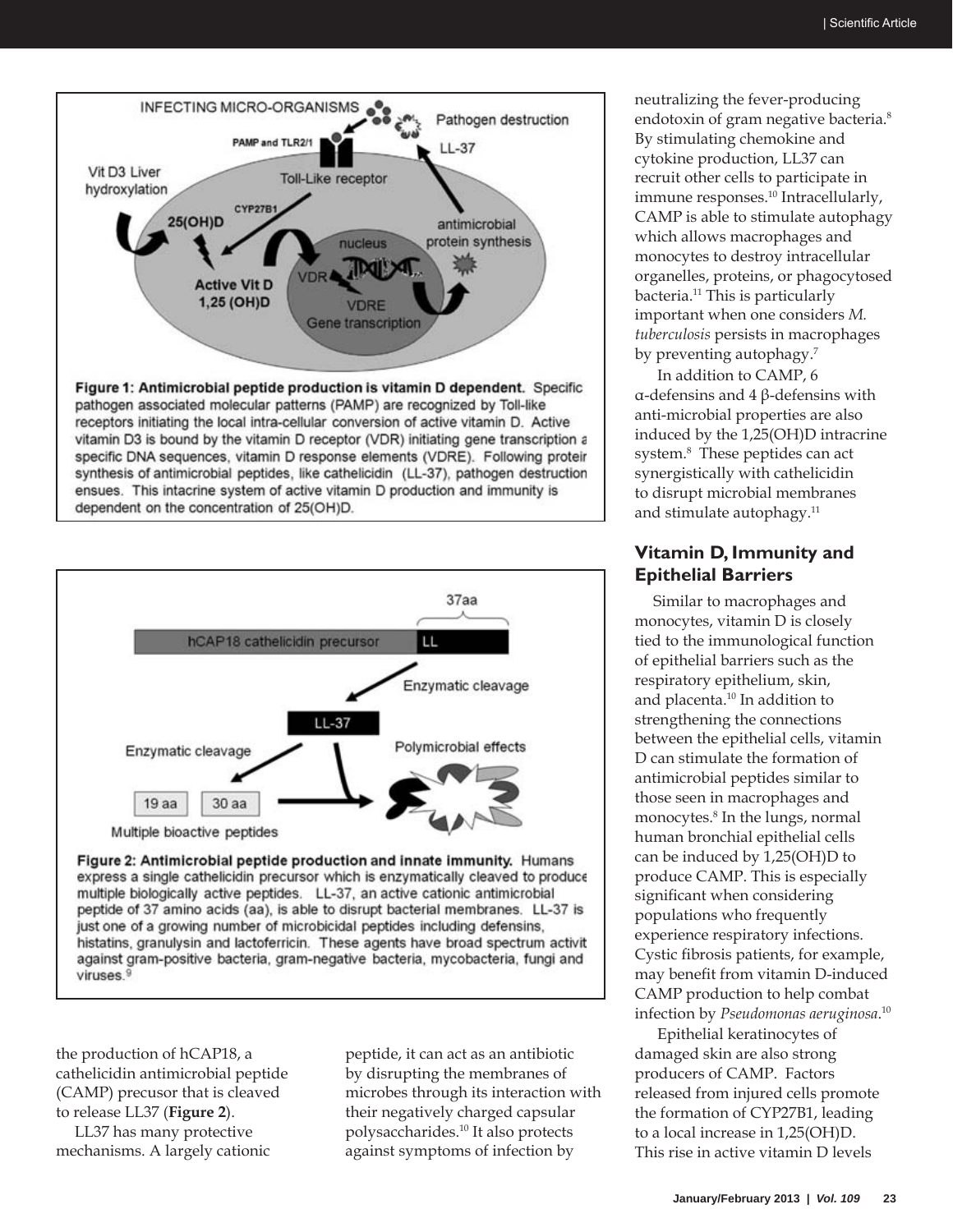increases the keratinocyte expression of TLR2 and TLR4 which prepares the epithelium to react to potential pathogens.12 If TLR2 is activated, CAMP is produced by a mechanism similar to that of macrophages and monocytes and, LL37 stimulates keratinocyte migration and repair of damaged epithelium.10

Decidual and trophoblastic cells of the placenta constitutively express CYP27B1 to maintain a high level of 1,25(OH)D and therefore a high level of CAMP. This antibacterial environment could enhance the placenta's function as a barrier to preempt fetal infection from microbes such as *Listeria monocytogenes* and Group B *Streptococcus* . 12

### **Vitamin D Stores and Seasonal Immunity**

Vitamin D may also contribute to the seasonality of infections. Influenza epidemics for example, long noted to occur during the winter months, were historically attributed to increased transference from populations collecting indoors to avoid the cold.13 However, this hypothesis could not explain a 1977 study in which individuals given a live attenuated influenza vaccine in the winter were 8x more likely to display signs of infection

than when given the same vaccine in the summer. $^{14}$  In years since, extensive work has detailed the global absence of influenza epidemics during months with the greatest sunlight intensity.<sup>15</sup> This has helped implicate sunlight and corresponding vitamin D levels as a contributor of influenza's seasonality. As expected, vitamin D levels have been shown to be lowest during peak times of infection, and it is hypothesized that the decreased vitamin D levels lead to lower antimicrobial peptide and protein levels reducing one's ability to combat infection.16 Similarly, lower vitamin D levels could explain why individuals are more susceptible to live attenuated virus vaccines in the winter.

Like influenza, studies have also linked septicemia with UVB activated vitamin D. William Grant of the Sunlight, Nutrition and Health Research Center found that septicemia rates were highest in the winter and in the northeastern US, and were lowest in the summer and in the southwestern US – corresponding to the areas of low and high UVB levels respectively. Further supporting his conclusions, African Americans, who have decreased ability to activate vitamin D in the presence of UVB, were more likely than white Americans

to get septicemia.17 More recent studies have elaborated on this connection by finding a high prevalence of decreased vitamin D binding protein levels in addition to vitamin D deficiency in patients with sepsis.18 Randomized controlled clinical trials are currently in progress to establish the effect of vitamin D supplementation on ICU septic patients.

Several studies have investigated vitamin D supplementation's ability to prevent infection. One double blind trial of 208 women showed that no individuals reported an upper respiratory infection (URI)/influenza infection during the winter after receiving supplementation of 2,000 IU of vitamin D daily for a year; <5% reported URI/influenza during the winter after taking 800 IU, and >20% reported URI/Influenza during the winter when given the placebo.<sup>19</sup> In a much more extensive study, a survey of 18,883 individuals 12 years and older showed that those with serum 25(OH)D levels of ≤10 ng/mL had 55% increased risk of having a recent URI compared to those with a serum 25(OH)D level of  $\geq$ 30 ng/mL.<sup>20</sup> In addition to preventing influenza, vitamin D therapy has been shown to modulate disseminated intravascular coagulation and

![](_page_3_Picture_9.jpeg)

# Preserving physician-led health care teams

The American Medical Association is proud to help the West Virginia State Medical Association oppose legislation that threatens physician-led health care teams. Patients benefit from a collaborative health care team-led by the education, expertise and clinical experience of a physician.

Be a part of it. ama-assn.org/go/memberadvocate

![](_page_3_Picture_13.jpeg)

![](_page_3_Picture_14.jpeg)